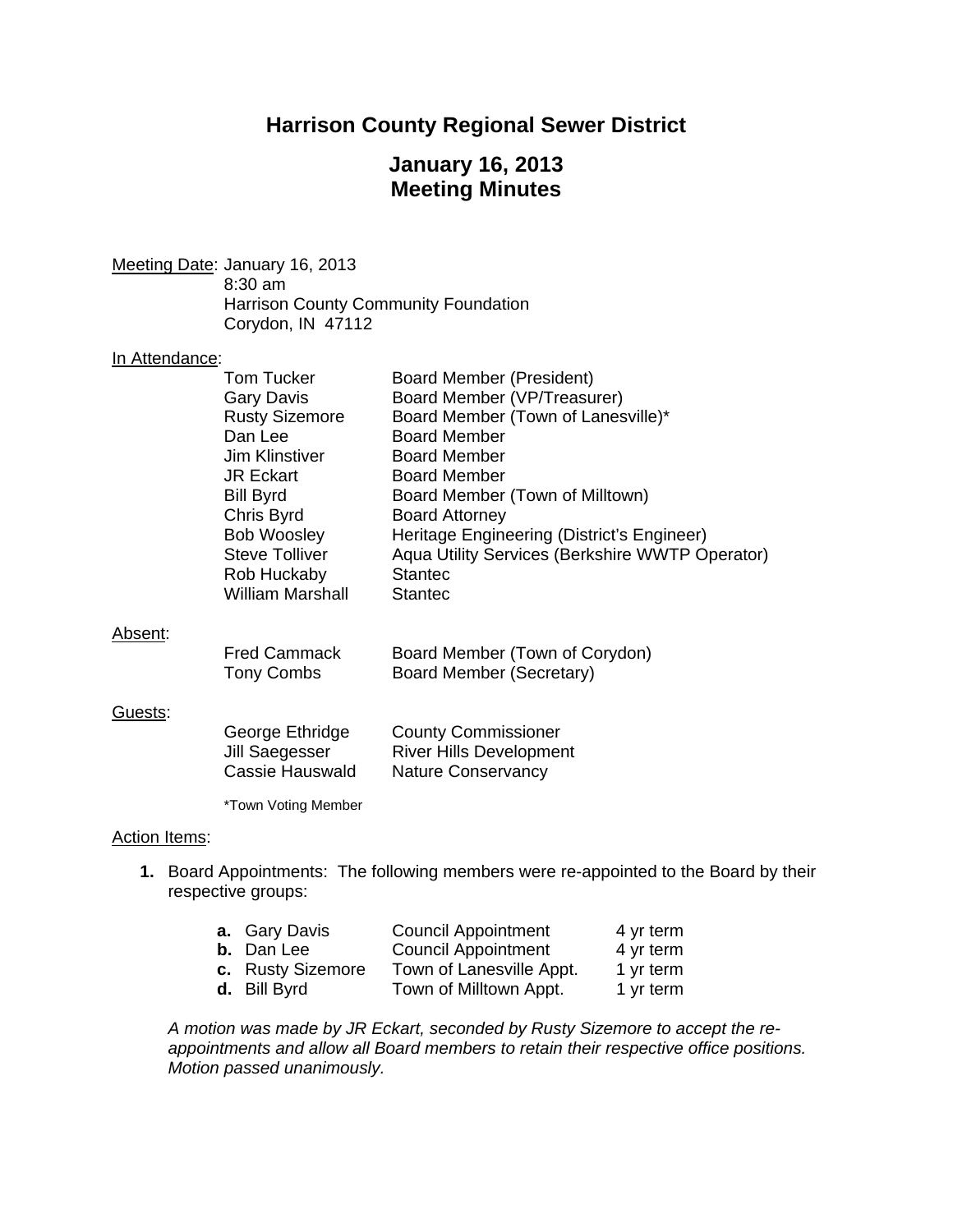HCRSD Mtg Minutes Jan. 16, 2013 Page 2 of 4

- **2. Elected Officials General Update**: Bob Woosley distributed information packets to all attendees. A presentation was given updating everyone on the activities of the Board since inception. A question and answer session followed.
- **3. December 19, 2012 HCRSD Board Meeting Minutes:** *Motion made by Dan Lee, seconded by Gary Davis to approve the minutes. Motion approved unanimously.*
- **4. Lanesville School Campus Stormwater Project:** Rob Huckaby provided a brief update on the status of final award of the contract to Fulkerson Contracting. Fulkerson has extended their bid thru the end of February. Rob stated they are working with Fulkerson on possible changes to the type of BMP unit to be utilized. A recommendation for award will be presented at the February meeting.
- **5. Berkshire WWTP Operations Report (December):** Steve Tolliver presented the December 2012 Operations Report and reported the plant remains in compliance with no issues to report. Steve reported that the plant maintained full compliance for the entire year (2012). *A motion was made by Dan Lee, seconded by Gary Davis to approve the December Operations Report. Motion approved unanimously.*

Steve made the Board aware of the following issues that have occurred thus far in 2013:

- **a. Flow Meter Controller**: The plant is experiencing issues with the flow meter and controller that controls and automatically shuts down the blowers during high flow events. Steve reported a couple of call out events over this past weekend beginning on Friday evening (1/11/13). Steve's crew was on site Saturday and Sunday making manual adjustments to keep the solids in the aeration basin during the high flow events caused by the Inflow and Infiltration events directly related to the 3 plus inches of rainfall experienced during this time period. Steve is having a service company (Derby City Controls) more experienced with these type of repairs investigate the issue to make corrective measures. Steve will report his findings to the Board as soon as a solution is determined.
- **b. Sludge Treatment Charges**: The Town of Lanesville recently submitted additional charges for sludge treatment that date back into early 2012. The Town Clerk apparently failed to submit these invoices previously. (Note: The Board has made several comments during the year about the lesser amount of sludge disposal cost this past year on sludge. Sludge removal for 2012 is likely about the same amount of sludge processed as planned and budgeted.) These invoices were passed along to Gary Davis for payment during the meeting.
- **c. Grease Removal**: Steve reported that little to no flow was experienced at the plant at one point during the month. Steve notified the owners of the mobile home park who immediately had their sanitary sewer collection lines cleaned. Upon cleaning of the lines large volumes of grease were released that reached the bar screen at the WWTP. Steve stated he removed five (5) fiftyfive (55) gallon drum loads of grease from the WWTP that was attributed to the cleaning of the sewer lines. Flow now appears to be back to normal.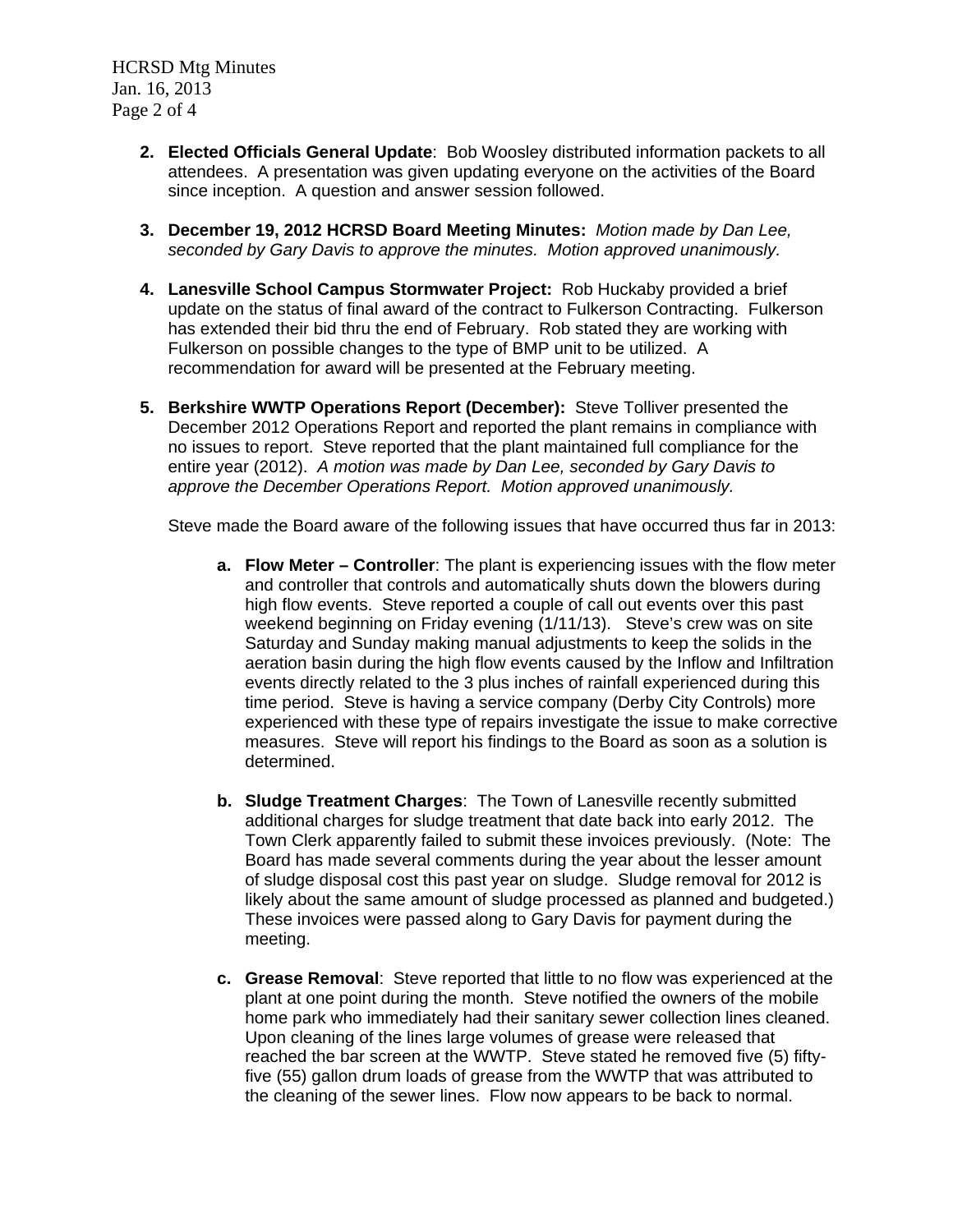HCRSD Mtg Minutes Jan. 16, 2013 Page 3 of 4

## **6. New Salisbury Sewer Project:**

- **a. Bid Date**: Bob Woosley recommended the following dates:
	-
- 

**i.** Advertise: February 13 & 20, 2013 Corydon Democrat

- **ii.** Pre-Bid Mtg: February 26, 2013
- **iii.** Bid Opening March 20, 2013
	-
- **b. County Matching Funds**: Construction completion is expected by the end of 2013. The District will now need to go before the Commissioners to request the previously committed County funds (\$670,000).

### **7. Lanesville Interchange:**

**a.** Bob Woosley presented preliminary plans showing the initial location of the pump station and force main route for the District's portion of the project. Coordination efforts are currently underway with the utility companies to confirm the location of each utility. Property research is underway to determine property ownership and property line locations. Heritage will follow up with the Indiana Department of Transportation (INDOT) in the coming weeks to determine if utilizing State right of way is an option and what requirements will be placed on the project. The possibility of attaching the force main to the existing over pass will also be discussed with INDOT to determine is this is an allowable option. A meeting will be held with the Town of Lanesville near the end of January to discuss the project and share data. The date of this meeting has not yet been determined.

### **8. Treasurer's Report:**

- **a.** *A motion was made by Gary Davis, seconded by Dan Lee to approve the following invoices, motion approved unanimously:* 
	- **i.** Heritage Engineering's invoice in the amount of \$1,985. This amount will be charged to the District's Operating Budget.
	- **ii.** Heritage Engineering's invoice in the amount of \$1,035. This amount will be charged to the District's Project's Budget.
	- **iii.** Heritage Engineering's invoice in the amount of \$1,579. This amount will be charged to the Lanesville Interchange Sewer Project account.
- **b.** *A motion was made by JR Eckart, seconded by Rusty Sizemore to approve and pay the invoices listed below. Motion approved unanimously*.

| Harrison REMC - WWTP Electric Service                       | \$1,001.99  |
|-------------------------------------------------------------|-------------|
|                                                             |             |
| US Postal Service - PO box rental for 2013                  | \$120.00    |
| Aqua Utility Services - Sludge Haul & Auto Dialer           | \$1,006.00  |
| Aqua Utility Services - January WWTP Operations \$2,400.60* |             |
| Town of Corydon - Dec. sewer charges                        | \$5,622.36  |
| Ramsey Water Co. - 2013 billing charges                     | \$104.00    |
| Heritage Eng. - permitting for New Sals. Project            | \$11,473.00 |

*\*Note: Monthly charge has increased as of 1/1/13 due to CPI escalator as per the operations agreement contract.*